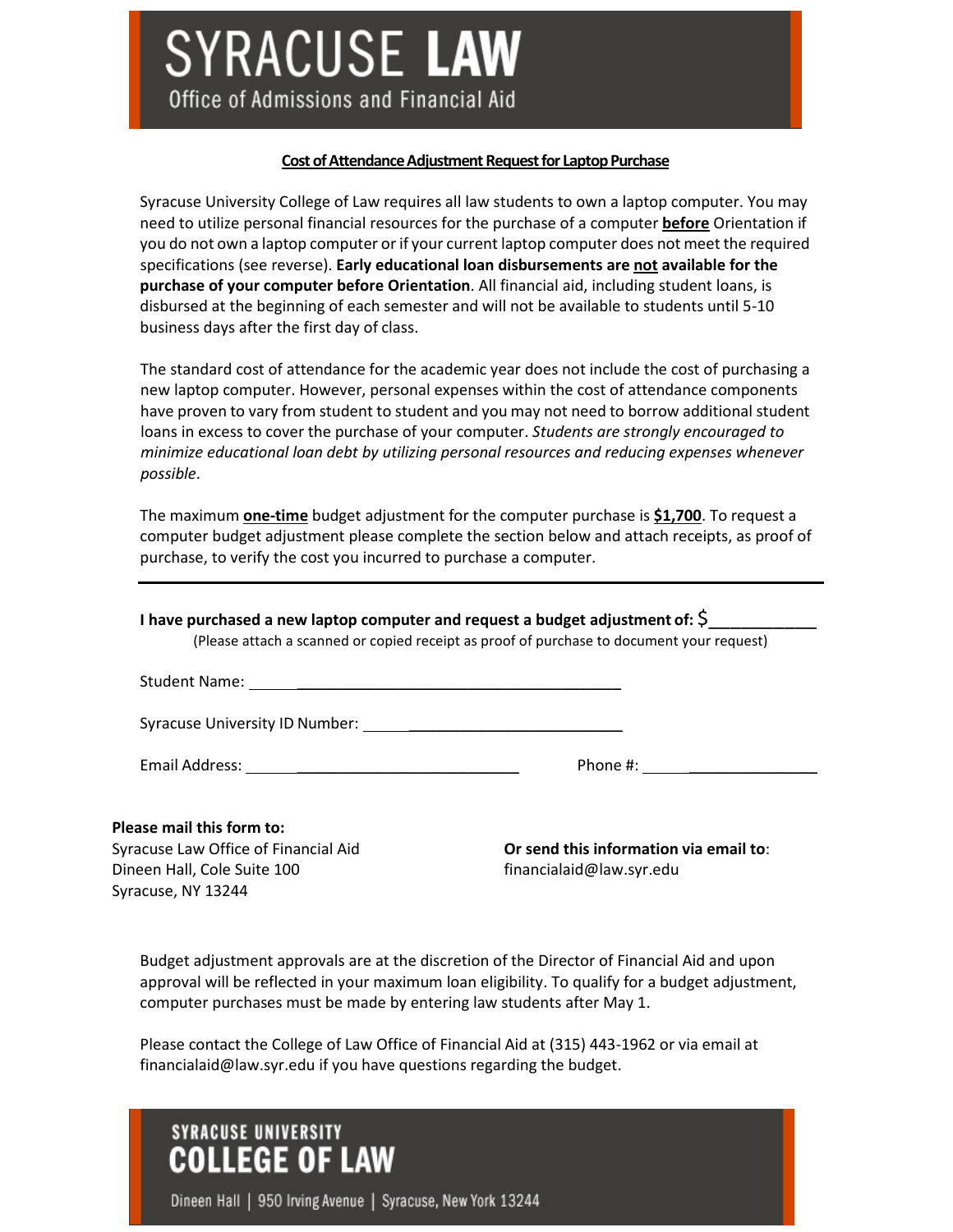#### Check your tech requirements for online learning:

- Hardware:
	- Computer (see specific recommendations below)
	- printer
	- scanner
	- webcam (internal or external)
	- headset with microphone (any compatible style to use during live sessions)
	- telephone (landline or cell phone with strong service)

#### • Internet Connection:

You will need a broadband internet connection with the following minimum speeds:

- Minimum download speed: 5 Mbps
- Minimum upload speed: 3 Mbps

Note: Test your internet speed at [www.speedtest.net.](http://www.speedtest.net/) If your connection does not reach these requirements, please contact your ISP.

- Software:
	- ExamSoft
		- o Provided by the College of Law
	- Microsoft Office
		- $\circ$  The Microsoft Office Suite can be accessed at no cost to you while you are an active student at Syracuse University

#### Laptop Computer Requirements

The College of Law requires each student to have a laptop computer and to keep it in good working order. While tablet devices such as an iPad running Apple's iOS or devices running Google Android are useful devices for note taking, they should not be your only computing device as not all work for law school can be done on tablets/mobile devices. Chromebooks and Linux platforms are not supported.

Most modern laptop computers (i.e. purchased within the last 2-3 years) are acceptable. Your computer must meet the following minimum system requirements:

#### a. Windows Operating System

- Windows 10 (32-bit and 64-bit versions) required
	- Genuine, U.S.-English versions only
- The following operating systems and versions are not acceptable
	- Windows RT
	- Windows 10 S
	- Virtual Machine
	- Parallels
	- VMware Fusion
	- Other virtual environments
	- Tablet devices not supported other than Surface Pro as detailed below
- CPU Processor: 2.0 GHz Intel Core 2 Duo or greater
- RAM: 2 GB minimum recommended for the operating system
- Hard drive: 20 GB minimum of available space